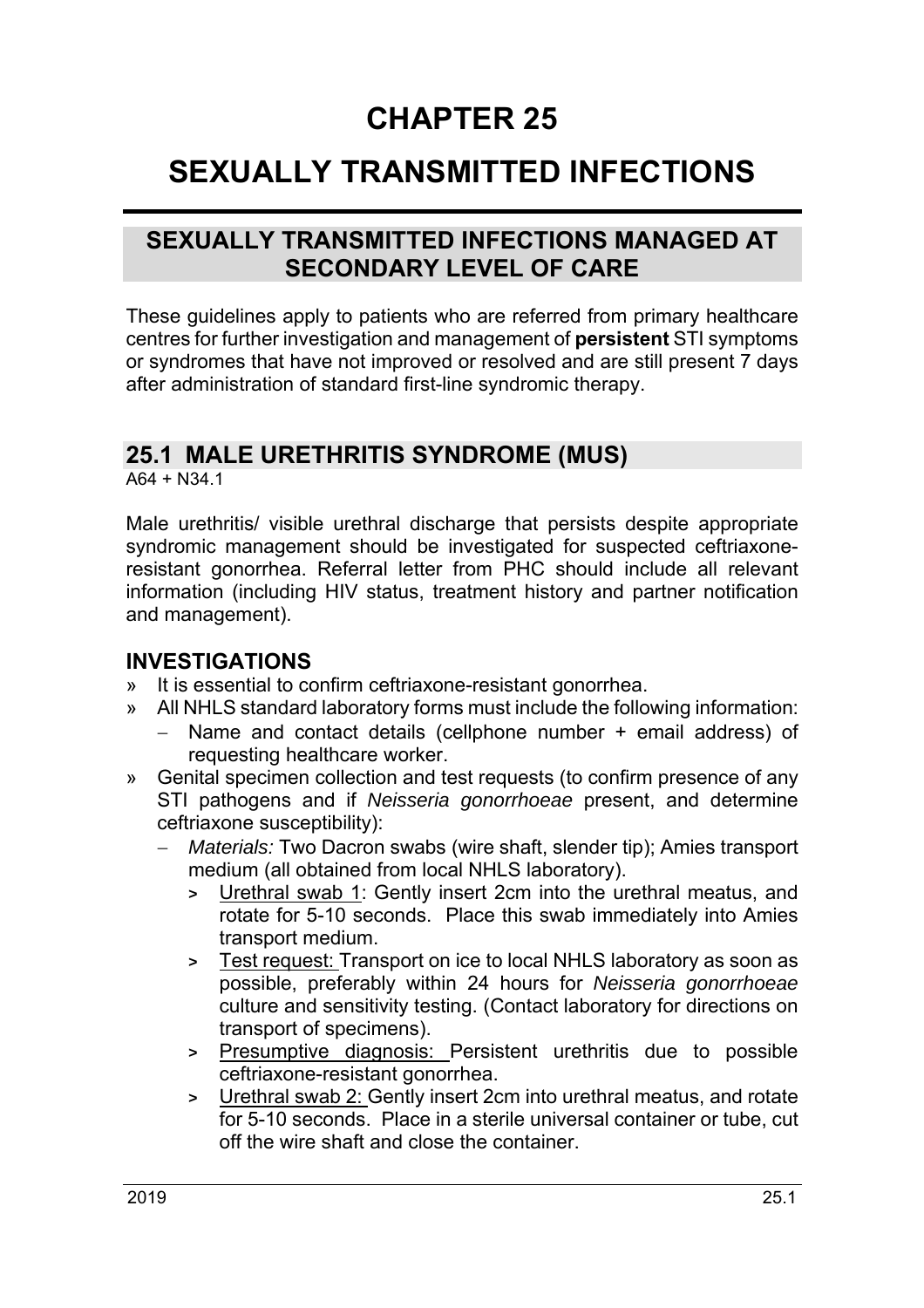- **>** *Test request:* transport on ice to NICD STI reference laboratory as soon as possible for PCR genital discharge pathogens.
- **>** Presumptive diagnosis: Persistent urethritis due to possible ceftriaxone-resistant gonorrhea.

## **MEDICINE TREATMENT**

Persistent urethral discharge after 7 days confirmed on examination, pending results:

- Ceftriaxone, IM, 1 000 mg immediately as a single dose.
	- o Dissolve ceftriaxone 1 g in 3.6 mL lidocaine 1% without adrenaline (epinephrine).

#### **AND**

• Azithromycin, oral, 2 g as a single dose.

#### Severe penicillin allergy: Z88.0

 Gentamicin, IM, 6 mg/kg, IM as a single dose. (See Appendix II for guidance on prescribing).

#### **AND**

Azithromycin, oral, 2 g as a single dose.

Ask patient to return in two weeks for follow-up of laboratory results and further clinical evaluation. Treat accordingly.

## **25.2 VAGINAL DISCHARGE SYNDROME (VDS)**

B37.3/N76.0/N89.8

Abnormal vaginal discharge that persists despite appropriate syndromic management should be investigated. Referral letter from PHC should include all relevant information (including HIV status, treatment history and partner notification and management).

## **INVESTIGATIONS**

- » All NHLS standard laboratory forms must include the following information:
	- Name and contact details (cellphone number + email address) of requesting healthcare worker.
- » Genital specimen collection and test requests (to confirm presence of STI pathogens and if *Neisseria gonorrhoeae* is present, and determine ceftriaxone susceptibility):
	- *Materials:* One cotton-tip swab (plastic shaft); two Dacron swabs (plastic shaft, slender tip); Amies transport medium (all obtained from local NHLS laboratory). Insert speculum to visualize cervix.
	- *Endocervical swab 1:* Gently insert Dacron swab 2cm into the endocervical canal, and rotate for 5-10 seconds. Place this swab immediately into Amies transport medium.



*LoE: IIIiv*

*LoE: IIIiii*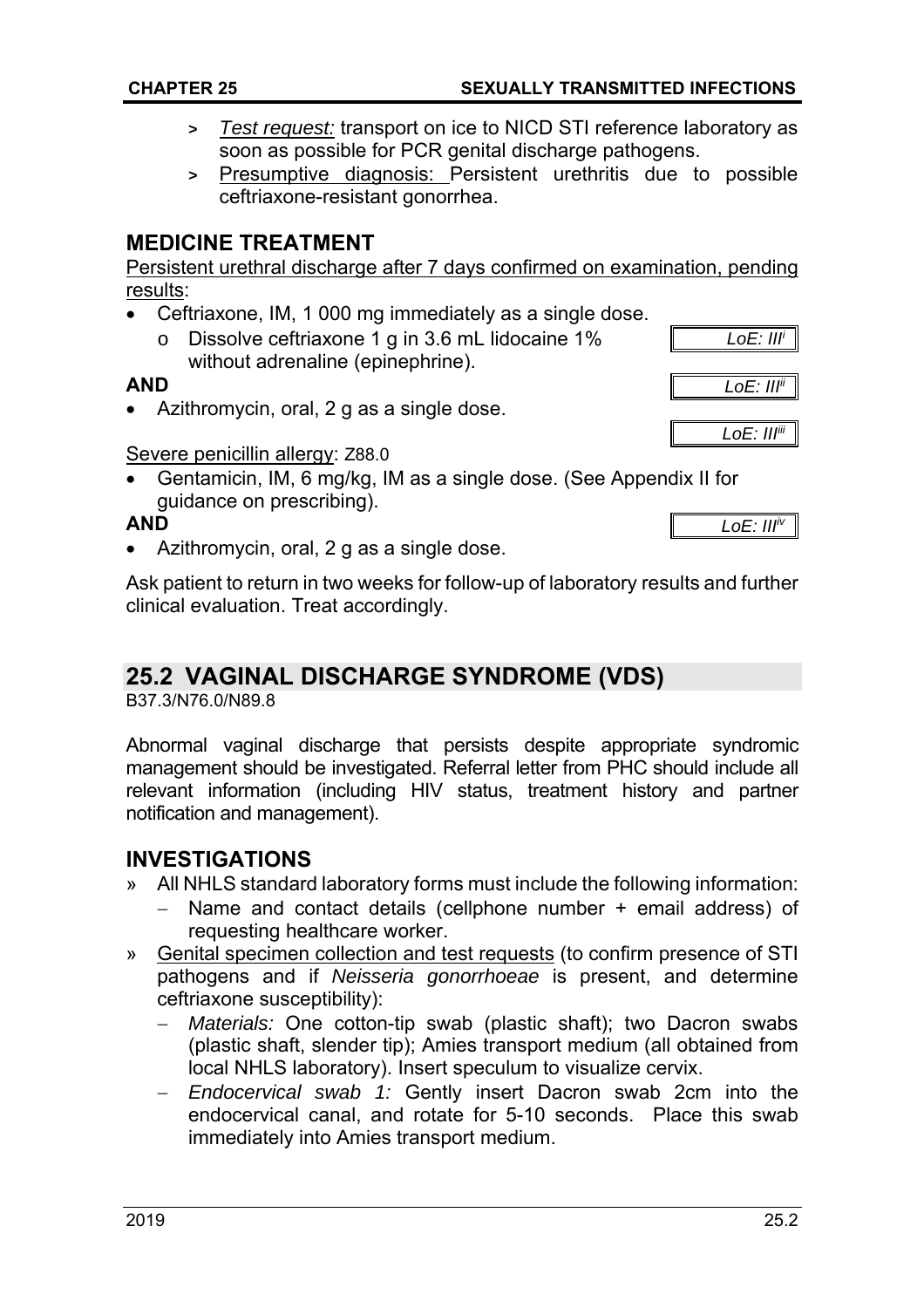*Endocervical swab 2*: Gently insert Dacron swab 2cm into the endocervical canal, and rotate for 5-10 seconds. Place in sterile universal container or tube, break off plastic shaft and close the container.

**>** *Test request:* Transport on ice to local NHLS laboratory as soon as possible, preferably within 24 hours for *Neisseria gonorrhoeae*

**>** *Presumptive diagnosis:* Persistent cervicitis due to possible

- **>** *Test request:* Transport on ice to NICD STI Reference laboratory as soon as possible for PCR genital discharge pathogens.
- **>** *Presumptive diagnosis:* Persistent cervicitis/vaginal discharge due to possible ceftriaxone-resistant gonorrhea.
- *Vaginal swab1*: Gently insert cotton-tip swab into the vagina and then dip swab in the poster fornix fluid. Place swab in sterile universal container or tube, break off plastic shaft and close the container.
	- **>** *Test request:* Transport to local NHLS laboratory as soon as possible for M/C/S - for bacterial vaginosis; *Candid*a culture and sensitivity testing.
	- **>** *Presumptive diagnosis:* Persistent vaginal discharge due to bacterial vaginosis or candidiasis.

## **MEDICINE TREATMENT**

Persistent cervicitis confirmed on speculum examination, pending results:

- Ceftriaxone, IM, 1 g immediately as a single dose. o Dissolve ceftriaxone 1 g in 3.6 mL lidocaine 1% without adrenaline (epinephrine).
- **AND**
- Azithromycin, oral, 2 g as a single dose.

culture & sensitivity testing.

ceftriaxone-resistant gonorrhea.

If metronidazole, oral was not given at PHC prior to referral administer:

Metronidazole, oral, 2 g as a single dose.

## Severe penicillin allergy: Z88.0

 Gentamicin, IM, 6 mg/kg, IM as a single dose. (See Appendix II for guidance on prescribing).

## **AND**

Azithromycin, oral, 2 g as a single dose.

If metronidazole, oral was not given at PHC prior to referral administer:

Metronidazole, oral, 2 g as a single dose.

Ask patient to return in two weeks for follow-up of laboratory results and further clinical evaluation. Treat accordingly.

*LoE: IIIvi*

*LoE: IIIv*

*LoE: IIIvii*

*LoE: IIIviii*

*LoE: III ix*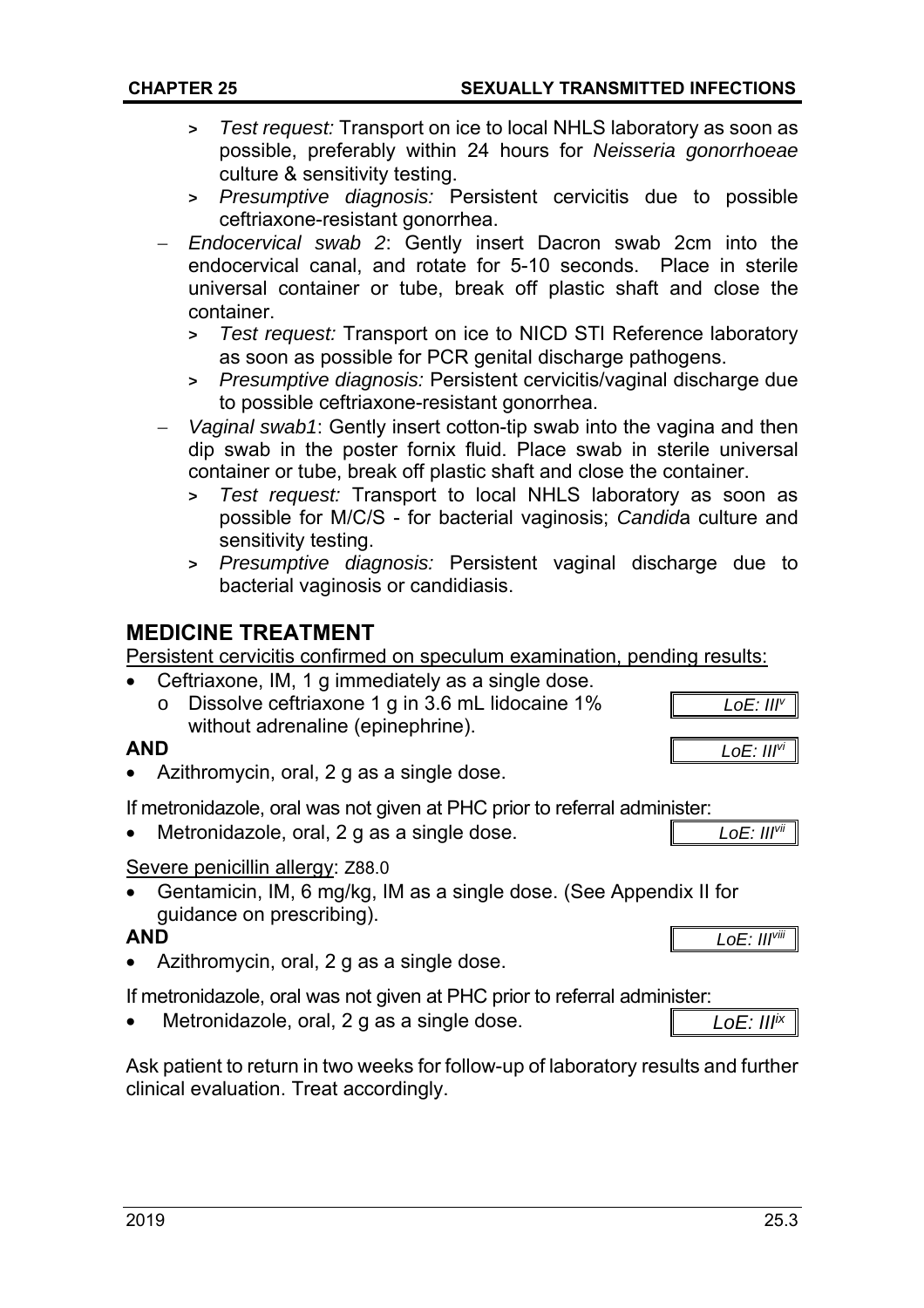## **25.3 GENITAL ULCER SYNDROME (GUS)**

A60.9/A51.0

Genital ulcer disease that persists despite appropriate syndromic management should be investigated. Referral letter from PHC should include all relevant information (including HIV status, treatment history and partner notification and management).

## **INVESTIGATIONS**

- » All NHLS standard laboratory forms must include the following information:
	- Name and contact details (cellphone number + email address) of requesting healthcare worker.
- » Genital specimen collection and test requests:
	- Materials: Two cotton-tip swabs (plastic shaft); one Dacron swab (wire shaft); glass slide, slide box (all obtained from local NHLS laboratory)
	- Cotton swab 1: Prior to taking specimen, roll a cotton-tip swab across the lesion gently to remove exudates from secondary infection and/ or debris in a way that minimizes bleeding. Discard cotton swab.
	- Cotton swab 2: Roll a second cotton-tip swab over the base of the ulcer, including the ulcer edges. Make a thin smear by rolling evenly over the centre of a labelled-glass slide to the size of a R2 coin. Air dry slide and place in slide box. Discard cotton swab.
	- Dacron swab: Collect material from base of ulcer lesion; place swab in sterile universal container or tube and cut off wire shaft. Close container.
		- **>** *Test request:* Transport glass slide and Dacron swab on ice to NICD STI Reference laboratory as soon as possible for microscopy for Donovanosis and PCR genital ulcer pathogens.
		- **>** *Presumptive diagnosis:* Persistent genital ulcer disease
- » Venous blood specimen: 5 mL in serum separator tube for syphilis serology – send to local NHLS laboratory.

## **MEDICINE TREATMENT**

Ask patient to return in two weeks for follow-up of laboratory results and further clinical evaluation. Treat accordingly, but note that syphilis does not require re-treatment if benzathine penicillin was used to treat GUS.

If the syndromic treatment at PHC used doxycycline instead of benzathine penicillin and syphilis is detected on PCR, treat with:

- Benzathine benzylpenicillin, IM, 2.4 MU immediately as a single dose.
	- o Dissolve benzathine benzylpenicillin, IM, 2.4 MU in 6 mL lidocaine 1% without adrenaline (epinephrine).



## **Recurrent herpes**

For frequent recurrences of herpes simplex (i.e. ≥4 episodes of clinically apparent reactivations per year), suppressive antiviral therapy may be considered.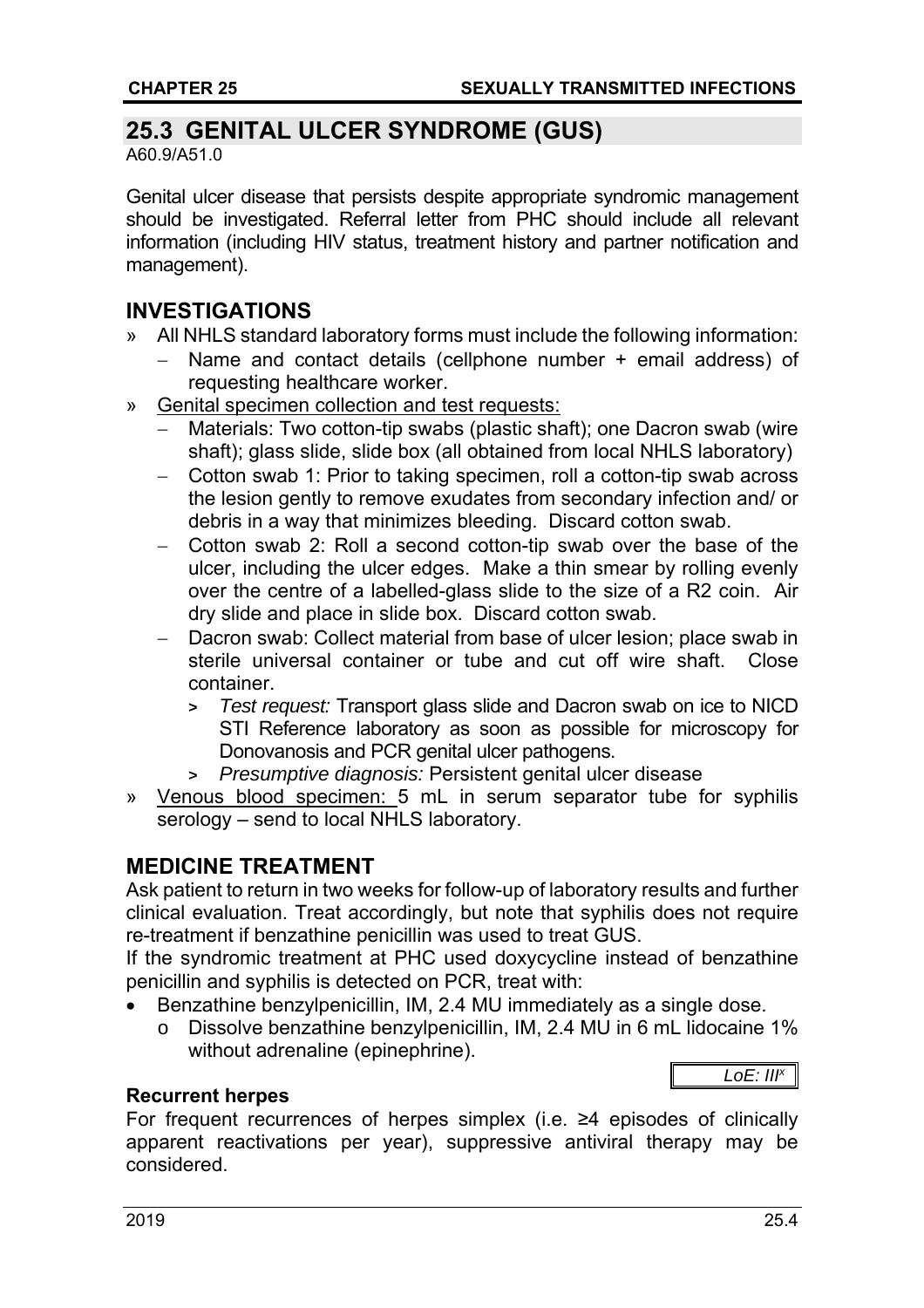#### **CHAPTER 25 SEXUALLY TRANSMITTED INFECTIONS**

Antiviral (active against herpes simplex) e.g.:

*LoE: IIxi*

- Aciclovir, oral, 400 mg 12 hourly.
	- o Review annually for ongoing suppressive therapy.

#### *LoE: IIIxii*

## **REFERRAL**

If ulcer PCR results for STI pathogens are inconclusive and genital ulceration persists, refer to specialist for genital ulcer biopsy and histopathological examination to exclude a non-infectious cause, which includes cancer.

## **25.4 BUBO**

A58

Buboes that persist despite appropriate syndromic management should be investigated. Referral letter from PHC should include all relevant information (i.e. HIV status, treatment history and partner notification and management).

## **INVESTIGATIONS**

- » All NHLS standard laboratory forms must include the following information:
	- Name and contact details (cellphone number + email address) of requesting healthcare worker.
- » Genital specimen collection and test requests:

 *Materials:* One Dacron swab (wire shaft); 21-gauge sterile needle and syringe; two sterile universal containers or tubes (all obtained from local NHLS laboratory).

- 1. If genital ulcer is present:
- Dacron swab: Collect material from base of ulcer lesion; place swab in sterile universal container or tube and cut off wire shaft. Close container.
	- **>** *Test request:* Transport Dacron swab on ice to NICD STI reference laboratory as soon as possible for PCR for chancroid and LGV.
- 2. If genital ulcer is absent:
- After topical disinfection, insert 21-gauge needle into bubo and aspirate pus into syringe. Transport pus in two sterile tubes/ containers to laboratory.
	- **>** *Test request:* send one tube on ice to NICD STI reference laboratory as soon as possible for PCR for chancroid and Lymphogranuloma Venereum (LGV).
	- **>** *Test request:* send one tube to local NHLS laboratory for bacterial M/C/S.
- *Presumptive diagnosis:* Persistent bubo unresponsive to syndromic management.

## **MEDICINE TREATMENT**

Doxycycline 100 mg, oral 12 hourly for 21 days.

*LoE: IIIxiii*